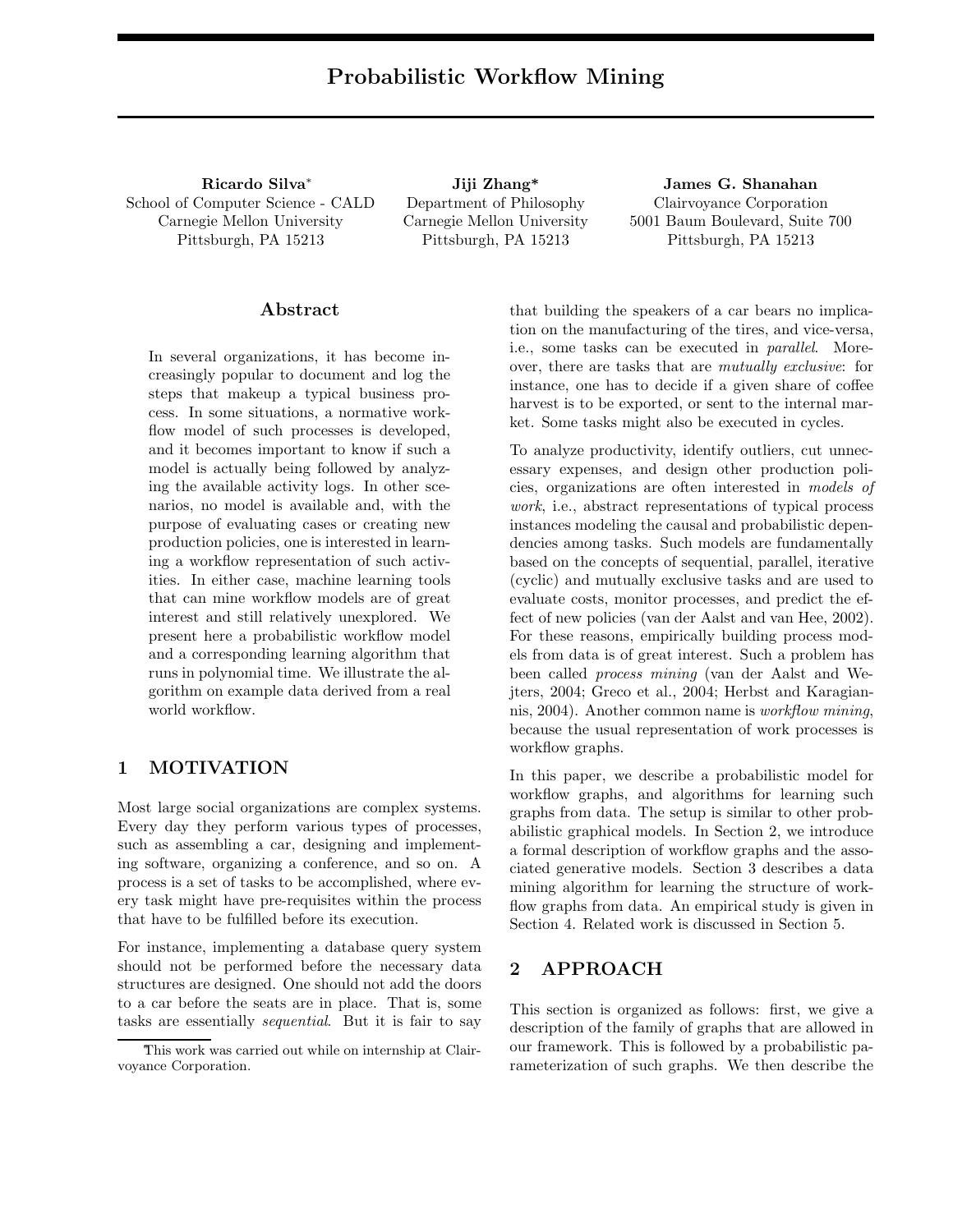role of temporal information in our approach, followed by our treatment of hidden variables and noise. We conclude this section with a concept (called faithfulness) that links empirically observable constraints to graphical structures.

### 2.1 WORKFLOW GRAPHS

For simplicity, in this paper we will work with acyclic graphs only. A future extension of this work will cover the cyclic case.

In a typical process, each task  $T$  has pre-requisites, a set of other tasks whose execution will determine the probability of  $T$  being executed. A workflow graph  $G$ is a directed acyclic graph (DAG) where each task is a node, and the parents of a node are its direct prerequisites. That is, the decision to execute T does not depend on any (other) task in G given its parents.

Motivated by other workflow representations (see van der Aalst and Wejters, 2004, for a review) which are used to model a large variety of real-world processes, we adopt a constrained DAG representation. Let a AND/OR workflow graph (AO graph) be a constrained type of DAG, with any node being in one of the following classes:

- *split node*, a node with multiple children;
- *join node*, a node with multiple parents;
- *simple node*, a node with no more than one parent and no more than one child;

We require that an AO graph must have exactly one node that has no parents (a start node) and exactly one node that has no children (an end node). Informally, split nodes are meant to represent the points where choices are made (i.e., where one among mutually exclusive tasks will be chosen) or where multiple parallel threads of tasks will be spawned. As a counterpart, join nodes are meant to represent points of synchronization. That is, a join node is a task J that, before allowing the execution of any of its children, waits for the completion of all active threads that have  $J$  as an endpoint. This particular property is very specific to workflow graphs, which we call synchronization property.

However, not any split-join pattern is permitted. Every split node  $T$  has also to obey the following constraints in an AO graph:

• there must be a node that is a descendant of all children of  $T$ . The end node obviously is one such node. Among all such nodes, we assume there is a unique minimal one that is not a descendant of any other such node. There may also be a node that is a descendant of more than one, but not all children of  $T$ . Such a node we call a *partial join* for  $T$ ;

• Let  $S_1$  and  $S_2$  be any two directed chains from T to a node  $V$  that only intersect at  $T$  and  $V$ . Then all nodes in G that are descendants of nodes in  $S_1 \cup S_2 \setminus \{T\}$  are either ancestors of V, or descendants of  $V$ .

This property is desirable in order to give join nodes the semantics of real synchronization tasks, i.e., join nodes as tasks that finalize threads started by the most recent split node. It essentially enforces nesting of threads. A case where this assumption is not respected is illustrated by Figure 1.



Figure 1: This construction is not allowed because  $T_1$ creates another thread that is not nested between the split point that generated  $\{T_1, T_2\}$  and its synchronization point  $T_3$ .

These constraints are the most characteristic constraints of workflow graphs adopted in the literature, and provide distinctive features to be explored by workflow mining algorithms.

# 2.2 A PARAMETRIC MODEL OF WORKFLOW GRAPHS

Each task  $T$  is an event. It either happens or it does not happen. By an abuse of notation, we will use the same symbols to represent binary random variables and task events, where  $T = 1$  represents the event "T happened". We define a parametric model for a DAG by the conditional probability of each node given its parents, i.e. by assuming the Markov condition (Spirtes et al., 2000). There is, however, a special logical constraint in workflow graphs.

Let an OR-split be a split node that forces a unique choice of task to be executed among its children, i.e., all of its children are mutually exclusive. Any other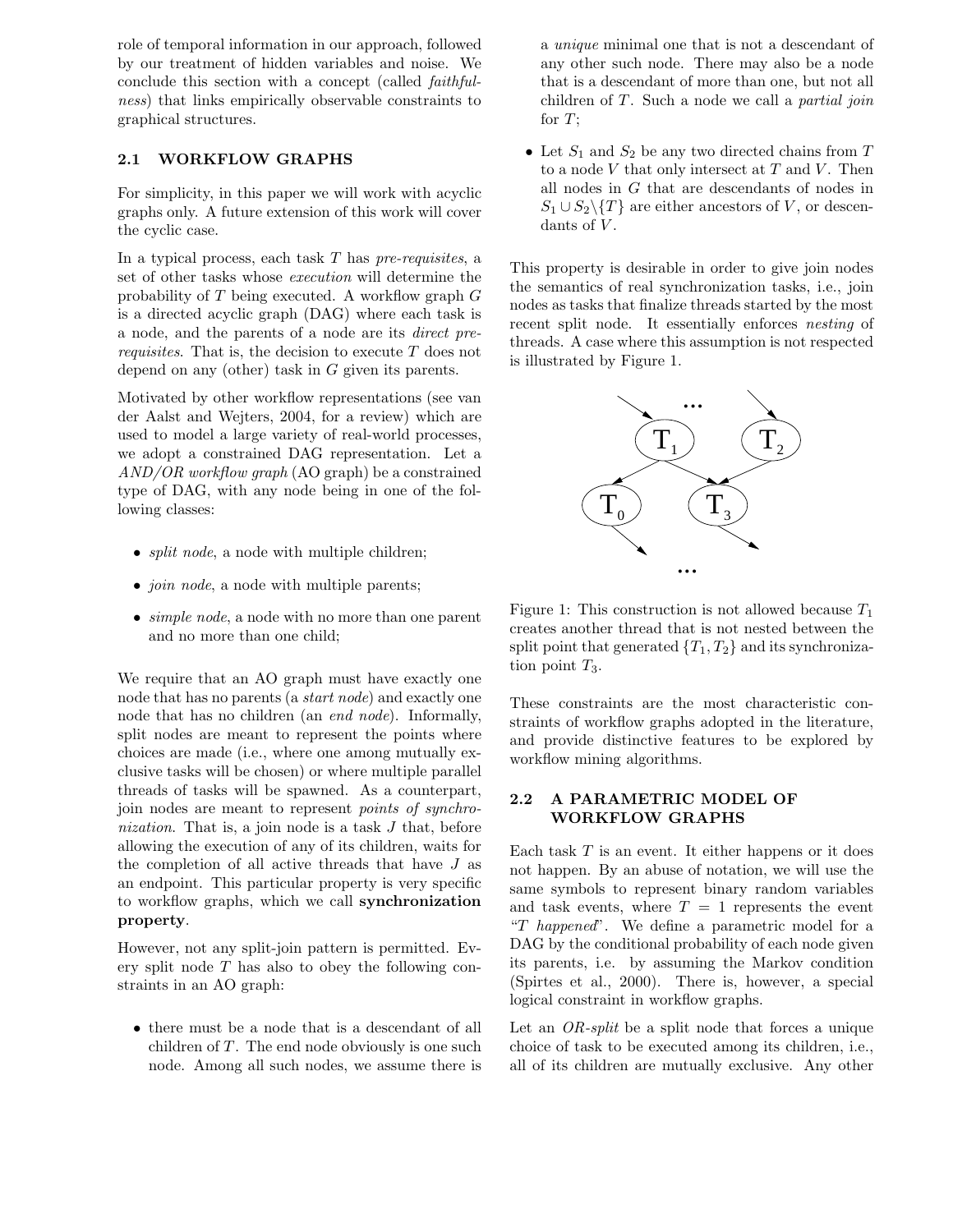type of split node is called an  $AND\text{-}split^1$ . Children of OR-splits will have a special parameterization.

Let  $Pa_T$  represent the parents of task T in an AO graph G. By another abuse of notation, let  $Pa_T$  also be a random variable representing the joint state of the parents of a task T, i.e.,  $Pa_T = j$  is a particular combination of binary assignments to the elements of  $Pa_T$ . In particular,  $Pa_T = 0$  represents the event where all parents of  $T$  are assigned the value 0. The basic parametetrization is as follows:

- if T is not a child of an OR-split,  $P(T = 1)Pa_T =$  $j$ ) =  $\Theta_{tj}$  < 1 for  $j > 0$ , and  $P(T = 1| Pa_T = 0)$  = 0.
- if  $T$  is a child of an OR-split, then by assumption  $Pa_T$  has an unique element V. Let  $Choice(V)$ be an auxiliary multinomial random variable in  $\{1, ..., c\}$ , where c is the number of children of V. Each  $Choice(\bullet)$  random variable has its own multinomial distribution, where the domain of this function is the set of OR-splits of  $G$ . Finally, define T as being the *i*th child of  $Pa_T$ . Then  $P(T = 1|Pa_T = 1, Choice(Pa_T) = i) = \Theta_t < 1,$ and 0, otherwise;

The requirement that  $P(T = 1|Pa_T = 0) = 0$  encodes the modeling assumption that a necessary condition for a task to be executed is that at least one of its parents is executed. This is a very specific characteristic of workflow models and seems appropriate to model actual real-world processes (van der Aalst and van Hee, 2002), which we call backward determinism, and the reason why we interpret the parents of a node as its "pre-requisites"<sup>2</sup> . Also important, backward determinism will allow us to design an algorithm to learn workflow graphs in polynomial time.

#### 2.3 TEMPORAL INFORMATION

We assume that the data available for our learning algorithm is a workflow log (Agrawal et al., 1998). A workflow log consists of records of which tasks were performed for which process instances at which starting time. For example, the following log

 $WorkflowLog = \{(Car_1, BuildChassis, 09:10am),\}$  $(Car_2, BuildD oors, 10:17am), (Car_2, AddSeats,$  $10:20am$ ,  $(Car_1, BuildD oors, 10:47am)$ 

contains information concerning two instances  $(Car_1$  and  $Car_2)$  going through a series of tasks (BuildChassis, BuildDoors, AddSeats) starting at differente times.

Workflow logs are by-products of workflow management systems (van der Aalst and van Hee, 2002). We assume that our data source is a workflow log.

#### 2.4 HIDDEN VARIABLES AND NOISE

We allow the possibility that non-simple nodes can be hidden variables (i.e., split or join nodes might not be recorded at all in the log). However, for identification purposes, we make the following assumptions:

- 1. no hidden AND-split is a child of a hidden ANDsplit, and no hidden OR-split is a child of a hidden OR-split;
- 2. no hidden task is both a split and join node;
- 3. no hidden join is followed by a simple task and no hidden OR-split follows a simple task;
- 4. there are no hidden partial joins;

These assumptions do not restrict the ability of the AO graphs to represent any combination of sequential, parallel or exclusive patterns that appear in practice. Mathematically, however, they assure that any AO graph can be distinguished from any other AO graph given enough data, as will be explained in Section 3. Furthermore, we allow the possibility of measurement error. For each task  $T$  that is measurable, we account for the possibility that  $T$  is not recorded in a particular instance even though T happened. That is, let  $T_M$  be a binary variable such that  $T_M = 1$  if task  $T$  is recorded to happen. Then we have the following measurement model:

- $P(T_M = 1 | T = 1) = \eta_{TM} > 0$
- $P(T_M = 1 | T = 0) = 0$

Note that we assume measurement error happens only in one direction. Although that might not be the case in every application, this greatly simplifies our problem, and will allow us to learn the structure of workflow graphs without fitting latent variable models.

In this sense, every task is hidden. However, in this paper, the name "hidden task" will be applied only to tasks that cannot be measured at all. The description of a workflow model as a specialized hidden Markov model will be treated in Section 5. Notice also that for every OR-split  $T$  in  $G$ ,  $Choice(T)$  is a hidden variable,

<sup>&</sup>lt;sup>1</sup>This is an unfortunate choice of names, since OR-splits actually behave as XOR operators, while an AND-split is technically an OR choice. We adopt this denomination since it is already widespread in this field.

<sup>&</sup>lt;sup>2</sup>The assumption  $\Theta_{tj}$  < 1 is not an essential assumption and was introduced here for the purposes of simplifying the presentation. It does capture the common phenomenon that any process can be aborted non-deterministically.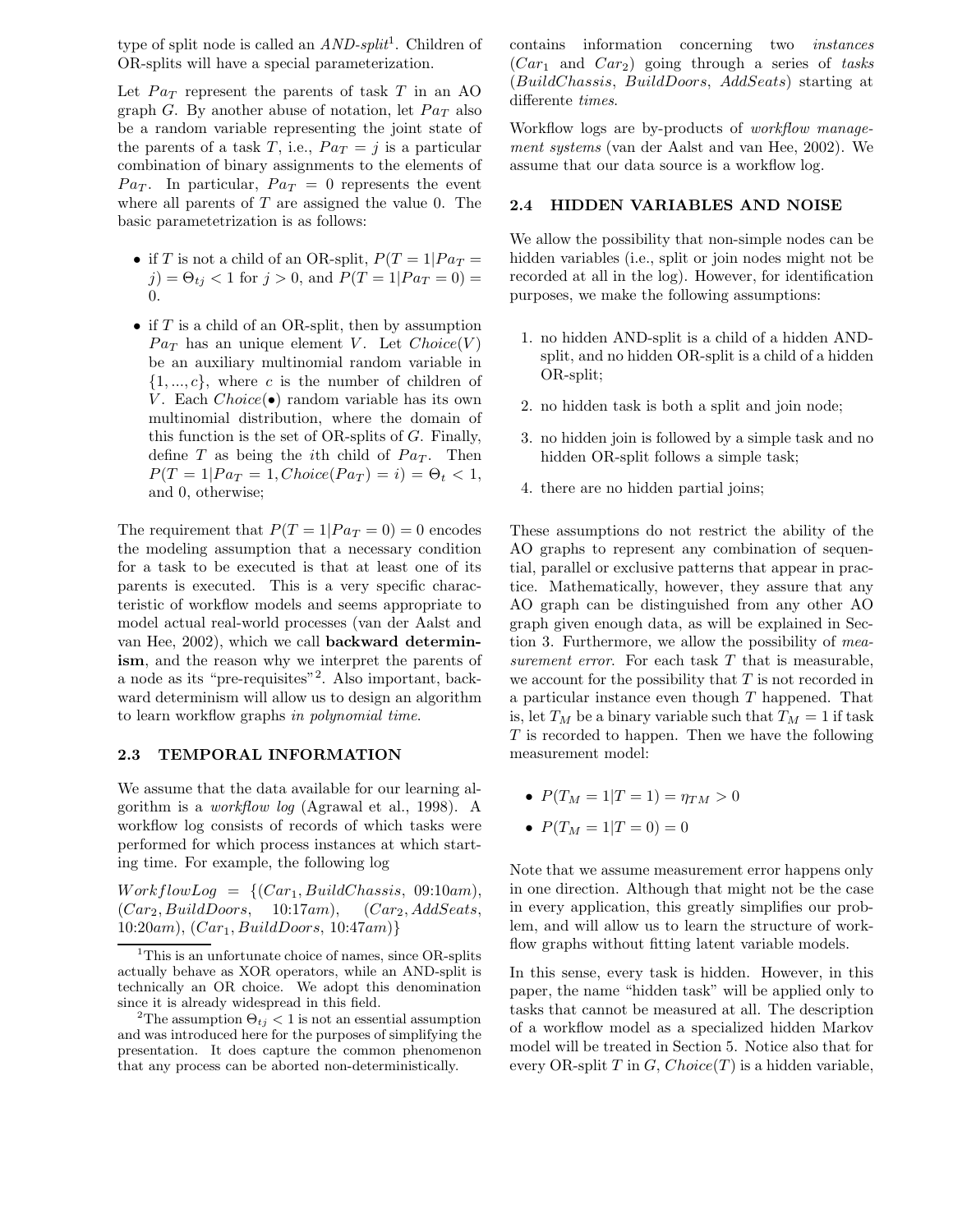and will not be explicitly represented in AO graphs, unlike hidden splits and joins.

To identify hidden AND-splits, we need to assume that the immediate observable descendants of a hidden AND-split  $T$  (i.e., those that do not have an observable proper ancestor that is a descendant of  $T$ ) should not be tied by any temporal constraint, i.e., given observable descendants  $T_1$  and  $T_2$ , the probability that  $T_1$  is executed (starts) before  $T_2$  is positive.

We assume that there is also a fixed measurement noise for the temporal ordering information. For each pair of tasks  $T_1, T_2$ , there is some probability  $\epsilon$  that  $T_1$  is recorded before  $T_2$  even though in the true workflow graph  $T_2$  is an ancestor of  $T_1$ . We will assume that the noise level is the same for each pair.

#### 2.5 STRUCTURAL INDEPENDENCE

The Markov condition gives us a way of parameterizing a probabilistic model as a AO graph. If one is interested in calculating the effect of a new policy that changes the probability distribution of some specific set of tasks, then the Causal Markov condition needs to be assumed (Spirtes et al., 2000).

If one is interested in a learning algorithm that will recover the right structure, at least asymptotically, we have to have some extra assumptions linking the probabilistic distribution of the tasks to the corresponding graphical structure. For the general case of learning the structure of DAGs, a sufficient condition for consistent learning is the faithfulness condition. This condition states that a conditional independence statement holds in the probability distribution if and only if it is entailed in the respective DAG by d-separation (Spirtes et al., 2000).

We want a similar assumption, because observed conditional independencies can provide information about the workflow graph underlying the data, but only if conditional independencies are a result of the workflow structure (i.e., if they are entailed by the workflow graph). We cannot just assume faithfulness to d-separation: due to backward determinism, a chain such as  $T_1 \rightarrow T_2 \rightarrow T_3$  encodes that  $T_2$  is independent of  $T_1$  given  $T_3 = 1$  (because if  $T_3$  happened, then by assumption  $T_2$  happened, which means that  $T_1$  does not add any information concerning the distribution of  $T_2$ ), but  $T_2$  is not d-separated from  $T_1$  given  $T_3$ .

Instead, we assume a variation of faithfulness. First, two definitions: an *augmented* AO graph is a modification of a AO graph  $G$  such that, for each OR-split T we introduce a new node,  $Choice(T)$ , as a child of T, and make every original child of T a child of  $Choice(T)$  only. We denote the augmented version of

G by  $Augmented(G)$ . Also, given  $Augmented(G)$ , we say that task  $A$  is a *sure-ancestor* of task  $B$  if for every ancestor  $C$  of  $B$ ,  $C$  is an ancestor of  $A$  and  $A$ d-separates  $C$  and  $B$ , or  $A$  is an ancestor of  $C$ . We then assume that  $T_i$  is independent of  $T_j$  given a set of tasks T if and only if either of the following situations hold in the workflow graph  $G$  associating such tasks:

- $T_i$  and  $T_j$  are d-separated given **T** in  $Augmented(G);$
- $T_i$  and  $T_j$  are d-separated given a sure-ancestor of some  $T_k \in \mathbf{T}$  such that  $T_k = 1$ ;
- $T_i$  (or  $T_j$ ) is a sure-ancestor of some  $T_k \in \mathbf{T}$  such that  $T_k = 1$ ;

The idea embedded in faithfulness is that conditional independences should be given by the graphical structure, not by the particular choice of parameters defining the probability of a task being accomplished. That d-separation entails conditional independencies is a well-known result in graphical models (see Spirtes et al., 2000, for instance). Sure-ancestry also entails independencies because in an AO graph  $G$ , if  $A$  is a sure-ancestor of B, then  $P(A = 1|B = 1) = 1$  in any probability model parameterized by G.

# 3 LEARNING AO GRAPHS

Assume for now we have an ordering oracle O for a workflow graph G such that  $O(T_1, T_2)$  returns true, false or exclusive as follows:

- if  $T_1$  and  $T_2$  are immediate observable descendants of an AND-split, then  $O(T_1, T_2) = O(T_2, T_1) =$ true;
- if  $T_1$  is an ancestor of  $T_2$ , then  $O(T_1, T_2) = true;$
- if  $O(T_1, T_2) = true$ , then  $T_2$  is not an ancestor of  $T_1$ ;
- $O(T_1, T_2) = exclusive$  if and only if  $T_1$  and  $T_2$  are mutually exclusive;

Notice that according to this oracle it is possible to have  $O(T_1, T_2) = true$  even though  $T_1$  is not an ancestor of  $T_2$ , as long as  $T_2$  is not an ancestor of  $T_1$ .

Analogously, assume for now we have an independence oracle I for a workflow graph G such that  $I(T_i, T_j, T_k)$ is true if and only if  $T_i$  and  $T_j$  are independent given  $T_k = 1$ . The motivation for defining such oracles is given by the following theorem:

**Theorem 1** Let  $G_1$  and  $G_2$  be two AO graphs with respective ordering and independence oracles  $\{O_1, I_1\}$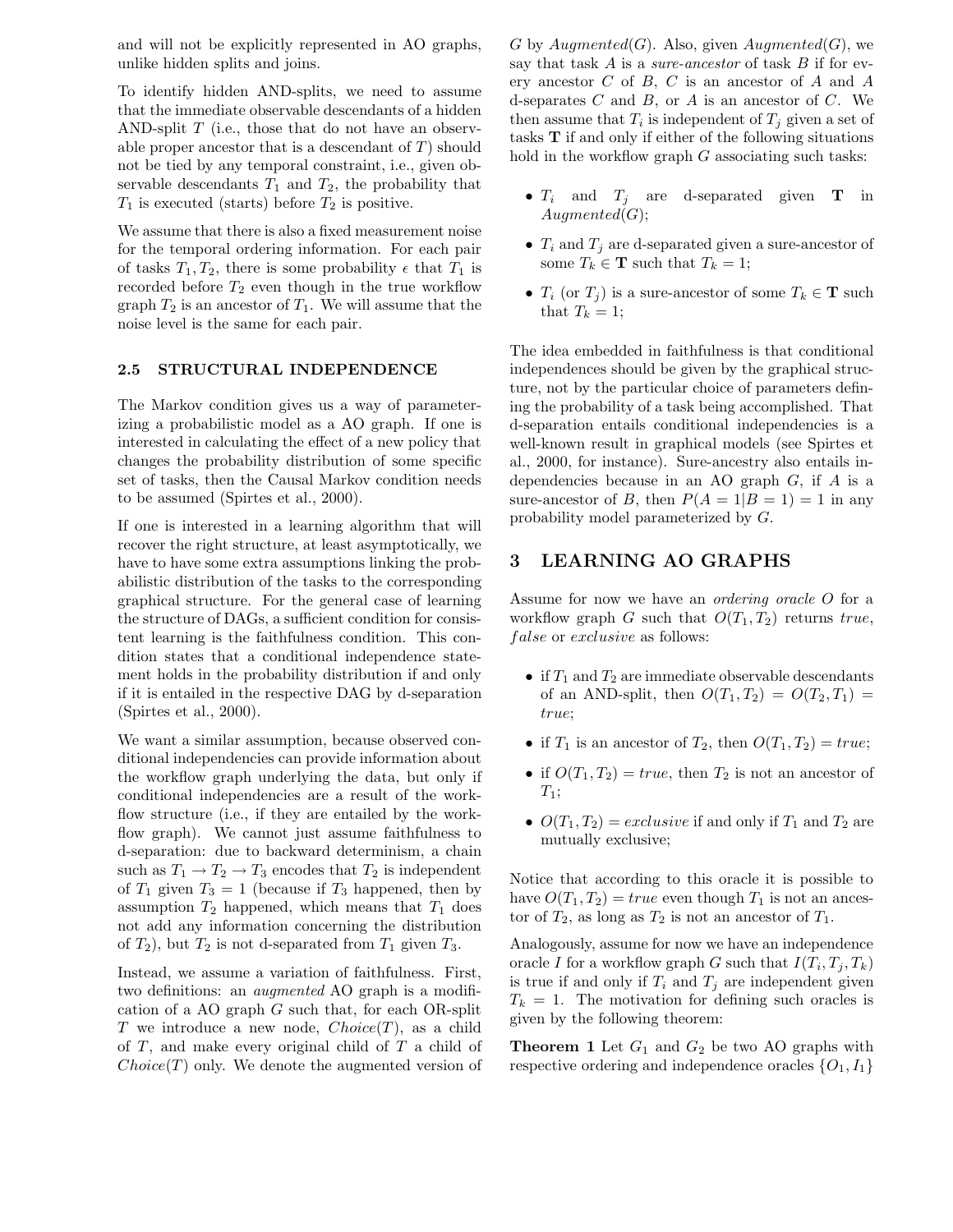and  $\{O_2, I_2\}$  over a same set of observable tasks **T**. If  $O_1$  and  $O_2$ , and  $I_1$  and  $I_2$  agree on all queries concerning members of **T**, then  $G_1 = G_2$  up to a renaming of the hidden tasks.

The proof of this theorem is given in Appendix A.

In simple terms, given certain partial information of ordering and conditional independences among the observable tasks, one is able to uniquely recover the AO graphs that represents the workflow.

#### 3.1 MAIN ALGORITHM

With these oracles, we claim that the algorithm LearnOrderedWorkflow, given in Figure 2, will return the correct workflow structure.

Algorithm LearnOrderedWorkflow

Input  $O$ , an ordering oracle for a set **T** of tasks; I, an independence oracle for  $\mathbf{T}$ ;

Output  $H$ , an AO graph

- 1. Let  $H$  and  $G_O$  be two empty graphs, where  $H$  has no nodes and **T** are the nodes of  $G_0$
- 2. For every pair of tasks  $T_i$  and  $T_j$  such that  $O(T_1, T_2)$ if true but not  $O(T_2, T_1)$ , add the edge  $T_1 \rightarrow T_2$  to  $G_0$
- 3. Let CurrentBlanket be the subset of T whose
- elements do not have a parent in  $G<sub>O</sub>$
- 4. Add nodes in CurrentBlanket to H
- 5.  $H \leftarrow HiddenSplits(H, CurrentBlanket, O)$
- 6.  $G_O$  ←  $G_O$  CurrentBlanket
- 7. While  $G_O$  has nodes 8. NextBlanket ←  $GextNextBlanket$ CurrentBlanket,  $G_O, O, I$
- 9. Add nodes in  $NextBlanket$  to  $H$
- 10.  $Ancestors \leftarrow Dependencies(\text{CurrentBlanket},$  $NextBlanket, O, I)$
- 11.  $H \leftarrow InsertLatents(H, CurrentBlanket,$ NextBlanket, Ancestors, O)
- 12.  $G_O \leftarrow G_O$  NextBlanket
- 13. Let  $CurrentBlanket$  be the subse of  ${\bf T}$  whose elements do not have a child in H
- 14.  $H \leftarrow HiddenJoin(H, CurrentBlanket, O)$
- 15. Return H

Figure 2: An algorithm for learning AO graphs.

This algorithm makes references to other subalgorithms given in Section 3.2. We will first provide a higher-level description of its steps. The algorithm works by iteratively adding child nodes to a partially built graph in a specific order. Initially, the ordering oracle will tell us which nodes are "root causes" of all other measurable tasks, i.e., which nodes do not have any measurable ancestor. Such nodes are identified in Step 3 of Figure 2. If we have more than one measurable node as a "root cause", and because an AO graph requires a single starting point and explicit control nodes (i.e., AND-splits and OR-splits), it is the case that unobserved splits have to be added to the graph. This is done by HiddenSplits.

At each main iteration (Steps 7 - 12), we have a set of nodes called CurrentBlanket, which contains all and only the "leaves" of the current workflow graph  $H$ , i.e., all the task nodes that do not have any children in H. The initial choice of nodes for CurrentBlanket are exactly the root causes. The next step is to find which measurable tasks should be added to  $H$ . We are interested in building the graph by selecting only a set of tasks NextBlanket such that:

- there is no pair  $(T_1, T_2)$  in NextBlanket where  $T_1$  is an ancestor of  $T_2$  in  $G$ ;
- no element in NextBlanket has an ancestor in  $G$  that is not in  $H$ ;
- every element in NextBlanket has an ancestor in  $G$  that is in  $H$ ;

We claim that  $GetNextBlanket$ , as described later, returns a set corresponding to these properties. We still need to identify which elements in NextBlanket should be descendants of which elements in CurrentBlanket, and this is accomplished by Dependencies.

It is quite possible that between nodes in CurrentBlanket and nodes in NextBlanket there are several hidden join/split tasks. Such tasks are detected and added to H by InsertLatents.

This procedure is iterated till all observable tasks are placed in  $H$ . To complete the graph, we just have to make sure that all tasks are synchronized in a finalization task, as required by all AO graphs. If the end task is not visible, several threads will remain open if we do not add latent joins. This is accomplished by the final HiddenJoins call. A sample execution of this algorithm is given in Appendix B.

### 3.2 ALGORITHM DETAILS

While mutually exclusive tasks are directly identifiable from the ordering oracle, this is not true concerning parallel tasks. If two tasks are potentially parallel, they still might be executed always in the same order. The only way we can identify parallelism is by identifying a previous task that make these two tasks independent. This is the purpose of algorithm GetNextBlanket, as described in Figure 3.

This algorithm select tasks, but does not indicate which elements are descendants of which previous tasks. This is the role of Dependencies (Figure 4). The fact that the independence oracle condition only positive values of  $T_{2M}$  (Step 3 of Dependencies) is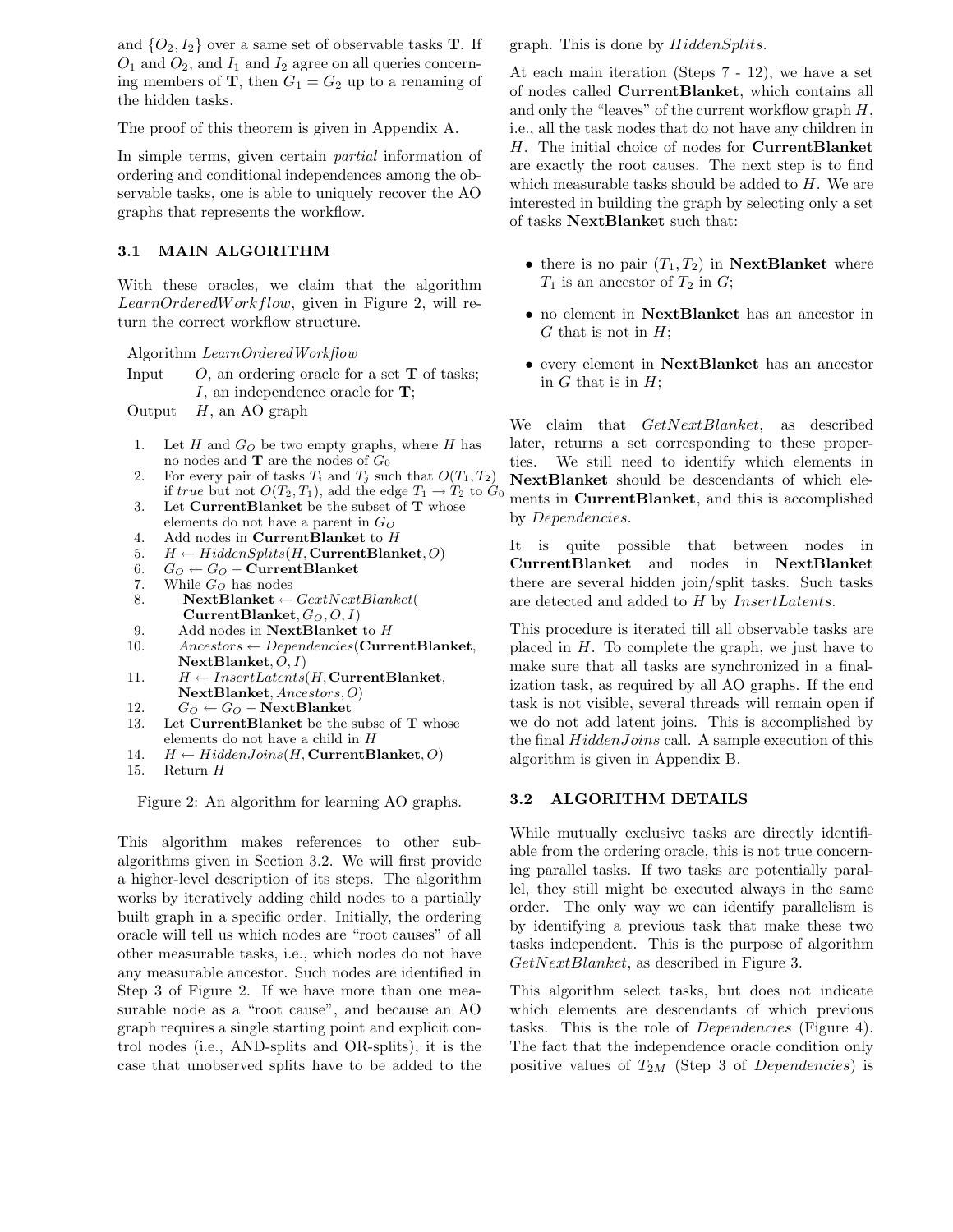Algorithm GetNextBlanket

- Input CurrentBlanket, a set of tasks;  $G_O$ , a DAG encoding ancestral relationships; O, an ordering oracle; I, an independence oracle;
- Output NextBlanket, a subset of the tasks in  $G_O$
- 1. For every pair of adjacent tasks  $(T_1, T_2)$  in  $G_O$
- 2. Remove the edge between  $T_1$  and  $T_2$  if and only if  $I(T_{1M}, T_{2M}, T_{iM})$ , where  $T_{iM}$  is the measure of some task  $T_i \in$  **CurrentBlanket** and  $O(T_i, T_1) \neq exclusive, O(T_i, T_2) \neq exclusive$
- 3. Return all nodes from  $G_O$  that do not have parents

Figure 3: Identifying the next set of elements to be added.

a necessary and sufficient condition. It is necessary because by our assumptions there might be measurement error when we observe value 0. It is sufficient because by backward determinism (if a task happens, all elements in a chain before it also happened), we do not need to condition on multiple tasks. Figure 5 illustrates an example of this case.

Algorithm Dependencies

| Input  | <b>CurrentBlanket</b> , a set of tasks: |
|--------|-----------------------------------------|
|        | NextBlanket, another set of tasks;      |
|        | $O$ , an ordering oracle;               |
|        | I, an independence oracle:              |
| Output | <i>AncestralGraph</i> , a DAG           |

- 1. Let AncestralGraph be a graph with nodes in CurrentBlanket ∪ NextBlanket
- 2. For every task  $T_0$  in NextBlanket
- 3. For every task  $T_1$  in **CurrentBlanket**, add edge  $T_1 \rightarrow T_0$  to *AncestralGraph* if and only if:
- i.  $O(T_0, T_1) \neq exclusive$
- ii. There is no task  $T_2 \in \text{CurrentBlanket s.t.}$  $O(T_1, T_2) \neq exclusive, O(T_0, T_2) \neq exclusive,$ and  $I(T_{0M}, T_{1M}, T_{2M})$ , where  $T_{iM}$  is the measure of task  $T_i$ ;
- 4. Return AncestralGraph

Figure 4: Determining ancestors for a set of new tasks.

This algorithm runs in  $O(N^3)$ , N being the number of measurable tasks. It also requires simpler statistical tests of conditional independence than general DAG search algorithms, since we condition only on singletons.

Finally, there are several points in LearnOrderedWorkflow where we need to introduce hidden tasks. The algorithm  $HiddenJoin$  is shown in Figure 6. Notice that here we tag nodes according to their role ("AND-join" and "OR-join"). We do not show an explicit description of *HiddenSplits*: this algorithm is analogous, with the exception that edges



Figure 5: An example of why conditioning on a single element is enough. Here,  $T_{3M}$  and  $T_{5M}$  are independent measures given  $T_{2M} = 1$ . If  $T_{2M}$  is 1, by assumption we know that  $T_2 = 1$ , because measurement error is one-sided.  $T_0$  is 1 by backward determinism, which means that we are effectively asking if  $T_{3M}$  and  $T_{5M}$ are independent given  $T_0 = 1$ , which is entailed by the graphical structure.

are added in the opposite direction. It is very similar in principle to an algorithm given by Herbst and Karagiannis (2004). The algorithm InsertLatents builds upon *HiddenJoins* and *HiddenSplits*. It is given in Figure 7. The final steps of this algorithm just verify if a measurable task that has measurable children actually d-separates them. If not, a hidden task is introduced.

#### 3.3 PRACTICAL IMPLEMENTATION

The independence oracle can be implemented by statistical tests of independence, such as the  $\chi^2$  test. Given the parameter  $\epsilon$  for the noise level, binomial tests can be used to create an ordering oracle by testing if the probability of task  $T_i$  antecedes task  $T_j$  given the instances where both are recorded is larger than  $\epsilon$ .

To learn a good level of ordering noise, one can do a grid search for  $\epsilon$  over the interval [0, 0.5] and heuristically choose the one that maximizes some measure of fitness, such as a posterior probability for the output model (using a Dirichlet prior for the parameters, for instance), or some other measure that relies on independence constraints only, which is the basis of our model. For instance, by adjusting  $\epsilon$  one could try to bring the set of independence constraints that are entailed by the output graph as close as possible to the ones judged to hold in the data. This does not require fitting a latent variable model and is not subject to constraints other than independence constraints. Learning  $\epsilon$  will be treated in detail in a future work.

An important practical issue is how to avoid outputing invalid AO graphs, which can be due to deviations from the assumptions or statistical mistakes. Due to lack of space, we omit a discussion of the necessary conditions that the ordering and independence oracles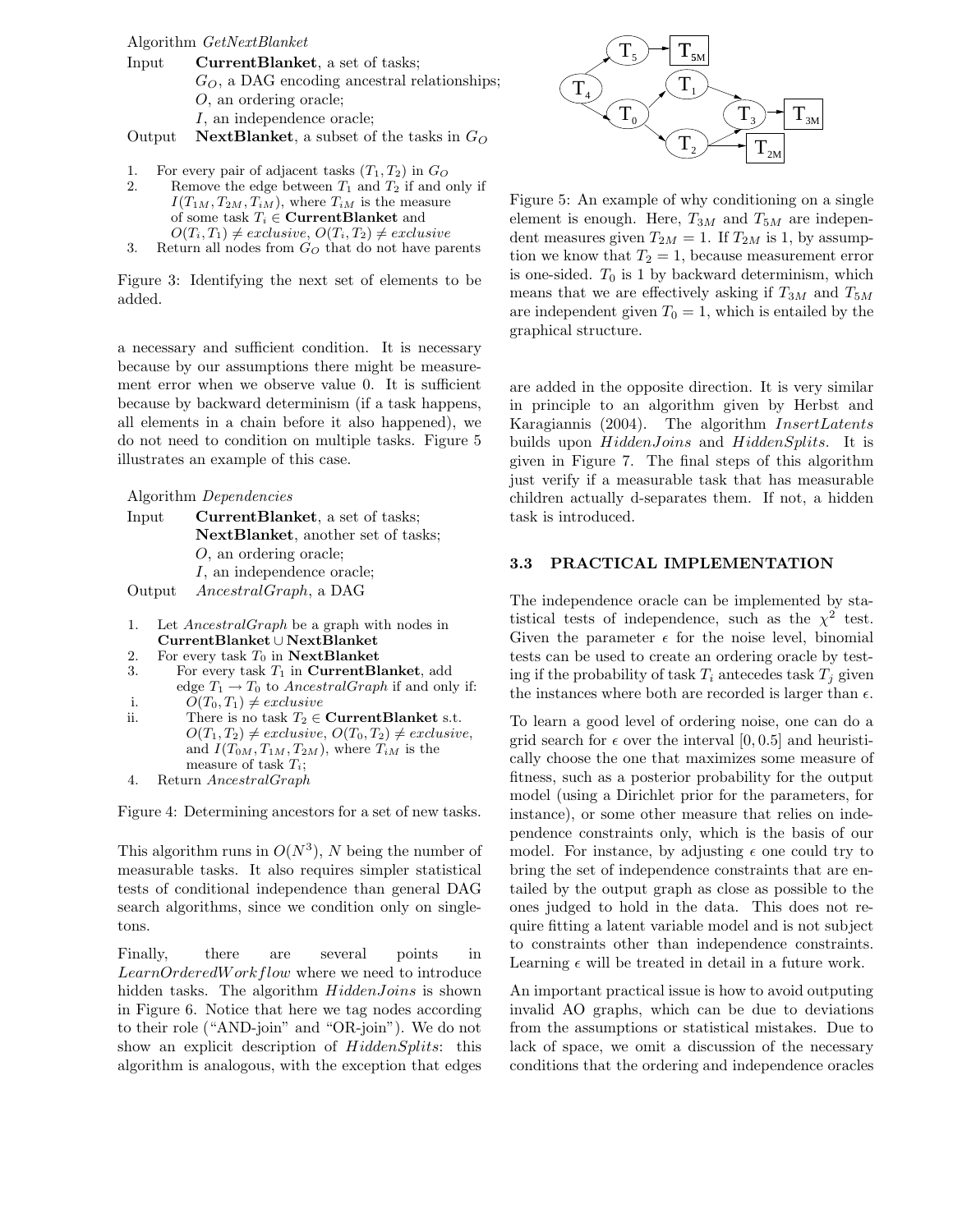```
Algorithm HiddenJoins
Input H, a DAG;
         S, a set of nodes;
         O, an ordering oracle;
Output H, a DAG
1. (H, NewJoin) \leftarrow JoinStep(H, S, O)2. Return H
Algorithm JoinStep
1. If S has only one element S_0Return (H, S_0)3. Let NewLatent be a new latent node, and
     add it to H
4. If M is disconnected
5. M' \leftarrow M6. Tag NewLatent as "OR-join"
7. Else
8. M' \leftarrow the complement of M
9. Tag NewLatent as "AND-join"
10. For each component C of M'11. If C has only one node C_012. Add edge C_0 \rightarrow NewLatent to H
13. Else
14. (H, NextLatent) \leftarrow JoinStep(H, C, O)15. Add edge NextLatent \rightarrow NewLatent to H
```
2. Let  $M$  be a graph having elements of  $S$  as nodes, and with an undirected edge between a pair of nodes  $\{S_1, S_2\}$  if and only  $O(S_1, S_2) \neq exclusive$ 

- 
- 

```
16. Return (H, NewLatent)
```
Figure 6: An algorithm for inserting required join nodes.

should satisfy to generate a valid AO graph.

# 4 EXPERIMENT

Workflow data is not as easy to obtain as other data sources. In this paper, we perform a simulated study based on a theoretical workflow that models the annual process of writing final reports at Clairvoyance Corporation. The process basically consists of parallel threads of preparing documents, preparing summaries, booking flights and hotel rooms for an annual workshop hosted by the parent company of Clairvoyance in Japan. The graph was constructed by manually analysing e-mail logs exchanged among the company's employees over the course of four projects. The details are given in Appendix C.

There are 15 observable and 2 hidden tasks, with no mutually exclusive tasks and no measurement noise (the algorithm still assumes the possibility of noise). One task (Printing materials) naturally happens much later than the actions of booking flights and hotels, even though there is no temporal constraint that dictates that printing should be performed only after

Algorithm InsertLatents

```
Input H, a DAG H;
         CurrentBlanket, NextBlanket, two sets;
         AncestralGraph, a DAG;
         O, an ordering oracle;
```
- Output a DAG H
- 1. For every task  $T \in \mathbf{NextBlanket}$
- 2. Let Siblings be the set of elements in NextBlanket that have a common parent with T in AncestralGraph
- 3. Let AncestralSet be the set of parents of Siblings in AncestralGraph
- 4.  $(H, JoinNode) \leftarrow HiddenJoins(H, AncestralSet, O)$ <br>5.  $(H, SplitNode) \leftarrow HiddenSplits(H, Sibling. O)$
- $(H, SplitNode) \leftarrow HiddenSplits(H, Sibling, O))$
- 6. Add edge  $JoinNode \rightarrow SplitNode$  to H
- 7. NextBlanket ← NextBlanket − Siblings
- 8. For every set **C** of observable tasks,  $|\mathbf{C}| > 1$ , that are children of a single hidden node  $Pa_H$ that is child of an observable task  $Pa$  in  $H$
- 9. If all pairs in  $\mathbf{C}_{\mathbf{M}}$  are independent conditioned on  $Pa_M = 1$ ,  $\mathbf{C}_M$  being the set of respective measures of **C** and  $Pa_M$  the measure of  $Pa$ ,
- 10. Add edges  $Pa \rightarrow C_i$  for every  $C_i \in \mathbf{C}$
- 11. Remove latent  $Pa_H$ <br>12. Return  $H$
- Return  $H$

Figure 7: An algorithm to introduce required hidden tasks between two layers of measurable tasks.

travel is arranged. Many other workflow approaches (van der Aalst and Wejters, 2004) would be deceived by this temporal information, i.e., they would regard the two tasks as strictly sequential when in fact they are not.

The graph is parameterized by a single parameter  $\alpha$ that gives the probability of a task being executed given its pre-requisites. In our model, a necessary condition for any task is that all of its parents have to be performed. We simulated samples of size of 100, 200 and 500 and with  $\alpha = \{0.9, 0.95\}^3$ . We do not introduce noise in the time order of the samples, since this will only be explored in full detail in the future.

The independence oracle is implemented by a  $\chi^2$  test using a significance level of 0.05. We ran 10 trials for each configuration, and evaluated the true model against the output of our algorithm, assuming the ordering information is correct, by the following criteria: number of edges between measurable tasks in the true graph that are not in the estimated graph (edge omission, out of 12 possible edges); number of edges between measurable tasks in the estimated graph that are not in the true graph (edge omission); number

<sup>&</sup>lt;sup>3</sup>The value of  $\alpha$  cannot be too small, or otherwise we will need large sample sizes in order to have a relatively large number of instances that are completed. Workflows with large chains will usually have some deterministic steps.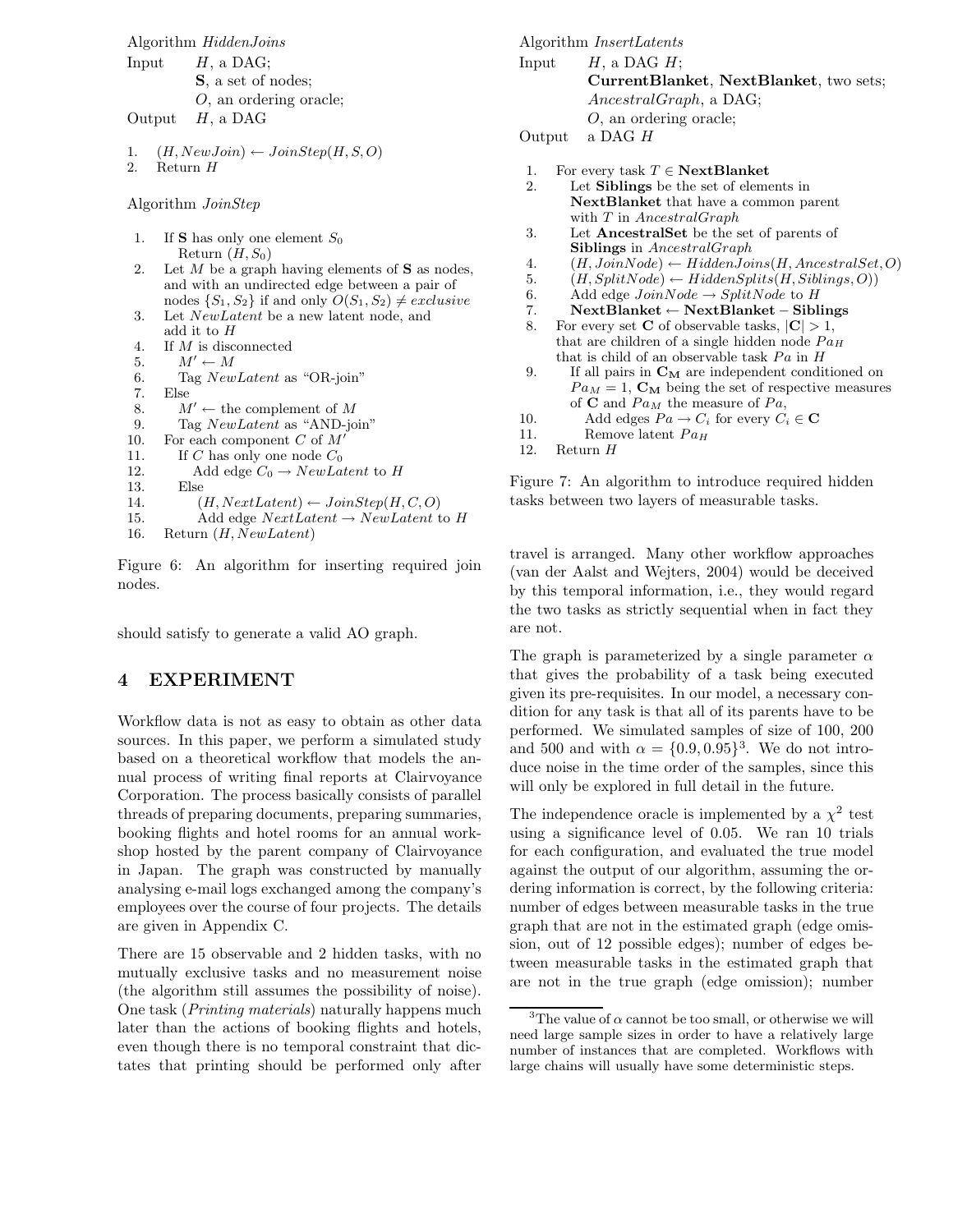of measurable pairs that share a common parent in the true graph but not in the estimated graph (sibling omission). Sibling comissions did not happen in our experiments. The results are: for sample size 100 and  $\alpha = 0.95$ , the average edge omission was 5.1 (2.1 of standard deviation); the average edge comission was  $1.7(0.7)$  and the average sibling omission was  $2.6(1.4)$ . For sample size 100,  $\alpha = 0.9$ , we had 4.9(2.6), 0.7(1.1) and 2(1.4). For sample size 200, and  $\alpha = 0.95$ , we got 0.4(0.5), 0.1(0.3), 0.1(0.3). For sample size 200 and  $\alpha = 0.9$ , we got edge omission error of 0.2(0.4) and no other error. For sample size 500, we got the exact graph in all 10 trials for both values of  $\alpha$ . In the experiments, missing edges usually implied sequential tasks being treated as parallel.

The results are convincing, but it is still of interest to obtain more robust outcomes with smaller sample sizes. We plan to pursue Bayesian approaches in an extended version of this framework.

# 5 RELATED WORK

Agrawal et al. (1998) introduced the first algorithm for mining workflow logs. Greco et al. (2004) approach the problem using clustering techniques. A broad survey on the current work in workflow mining, or process mining, is given by van der Aalst and Wejters (2004). None of the approaches in that survey are based on a coherent probabilistic model. Instead, they use a variety of heuristics to deal with noise, while focusing on deterministic models such as Petri nets.

Herbst and Karagiannis (2004) use a representation very similar to AO graphs with cycles. While some probability distribution is informally applied to define the likelihood of a workflow graph, this likelihood is not used anywhere in learning the structure of workflow graphs as defined in our paper.

It is clear that workflow models could be represented by off-the-shelf methods such as dynamic Bayesian networks and stochastic Petri nets. In particular, the factorial hidden Markov model (Ghahramani and Jordan, 1997) seems to naturally apply to the problem of modeling parallel threads of tasks. However, workflow modeling has its own particular issues that are not efficiently explored by generic dynamic Bayesian networks: instances have a well defined beginning and end; the synchronization property; backward determinism, which naturally applies to many real-world problems; the fact that the "hidden states" of a workflow model are in general associated with one "visible symbol" only. Even if a same task might be generated under different contexts, as explored by Herbst and Karagiannis (2004), this is the exception, not the rule, and it seems wasteful to arbitrarily allow hidden

states of a workflow-like dynamic system to be able to generate any symbol. A generic dynamic model would not be as statistically efficient as a constrained model.

Moreover, one is often interested in understanding the causal chains of a business process. For instance, a generic factorial hidden Markov model with a fixed number of chains would be a very opaque model to provide such understanding, even if the fit is good.

# 6 CONCLUSION

We have presented an algorithm for learning workflow graphs that makes use of a coherent probability model. To the best of our knowledge, this is the first approach with such a property. Results from a real world workflow are very encouraging.

Several extensions are planned for a near future: more extensive experiments, learning with cycles, showing consistency of the learning algorithm and Bayesian variations. A very interesting problem is to determine identifiability conditions for learning semantic roles for tasks, i.e., how tasks can appear in multiple parts of a workflow model depending on context. Ultimately, we also want to extract a task ontology from text data obtained from groupware and e-mail software, therefore creating workflow logs from free text data.

### References

van der Aalst, W. and Wejters, A. (2004). "Process mining: a research agenda". Computers and Industry 53(3):231-244.

van der Aalst, W. and van Hee, K. (2002). Workflow Management: Models, Methods and Systems. MIT Press.

Agrawal, R; Gunopulos, D. and F. Leymann (1998). "Mining process models from work-flow logs". *Proc. of* 6th International Conference on Extending Database Technology, 469-483.

Greco, G.; Guzzo, A.; Pontieri, L. and Sacca, D. (2004). "Mining expressive process models by clustering workflow traces". Proc. of the 8th PAKDD.

Ghahramani, Z. and Jordan, M.I. (1997). "Factorial hidden Markov models". Machine Learning 29.

Herbst, J. and Karagiannis, K. (2004). "Workflow mining with InWoLvE". Computers and Industry  $53(3):245-264.$ 

Spirtes, P.; Glymour, C. and Scheines, R. (2000). Causation, Prediction and Search. MIT Press.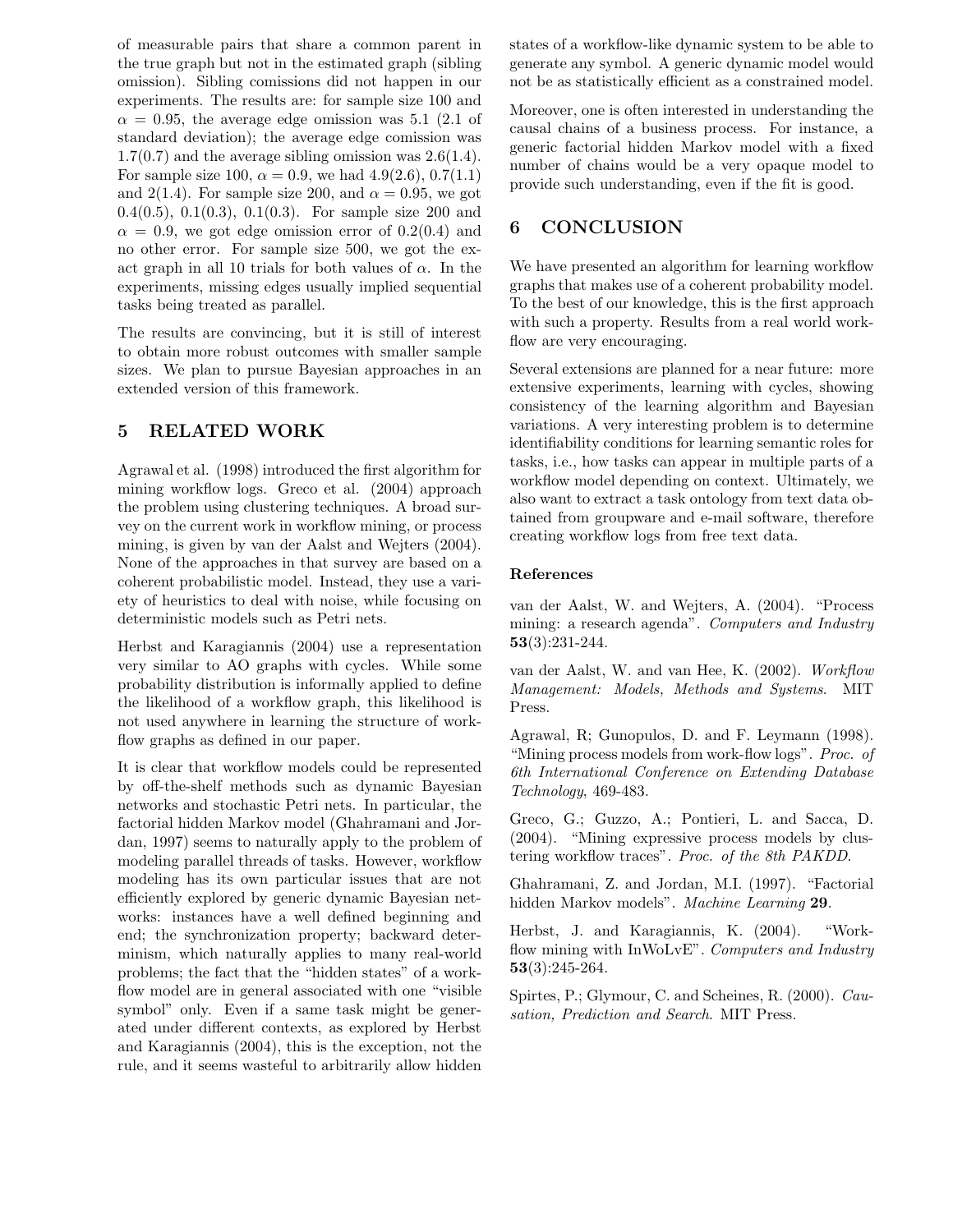# Appendix A: Proof of the Theorem 1

**Theorem** Let  $G_1$  and  $G_2$  be two AO graphs with respective ordering and independence oracles  $\{O_1, I_1\}$ and  $\{O_2, I_2\}$  over a same set of observable tasks **T**. If  $O_1$  and  $O_2$ , and  $I_1$  and  $I_2$  agree on all queries concerning members of **T**, then  $G_1 = G_2$  up to a renaming of the hidden tasks.

We will do induction on the number of observable tasks to prove the proposition. For that purpose, we need a few lemmas. The first two lemmas show that the start tasks in the two graphs are identical. Let  $s_1$  be the start task in  $G_1$ , and  $s_2$  the start task in  $G_2$ .

**Lemma 1** Either  $s_1 = s_2 \in \mathbf{T}$ , or they are both hidden tasks.

**Proof** One of the following two cases must obtain. Case 1:  $s_1$  and  $s_2$  are both observable. Then  $s_1$ is the unique common predecessor of all observable tasks according to  $O_1$ , and  $s_2$  is the unique common predecessor of all observable tasks according to  $O_2$ . Because  $O_1$  and  $O_2$  agree,  $s_1 = s_2$ .

Case 2: One of them, say  $s_1$  without loss of generality, is hidden, then by our assumption it must be a split and there is NO observable task that is a common predecessor of all observable tasks according to  $O_1$ (this follows from our assumption about the immediate observable descendants of an AND-split). Because  $O_1$  and  $O_2$  agree, there is no common observable predecessor according to  $O_2$ . It follows that  $s_2$  is not observable.

Therefore, either  $s_1 = s_2 \in \mathbf{T}$ , or they are both hidden.  $\Box$ 

**Lemma 2**  $s_1$  is an AND-split iff.  $s_2$  is an AND-split. Similarly,  $s_1$  is an OR-split iff.  $s_2$  is an OR-split.

Proof By Lemma 1, we only need to consider two cases:

Case 1:  $s_1$  and  $s_2$  are both hidden. It suffices to show that it cannot be the case that one of them is an OR-split while the other is an AND-split. For the sake of contradiction, suppose, without loss of generality,  $s_1$  is an OR-split and  $s_2$  is an AND-split. Then there exist two immediate observable descendants of  $s_1$ ,  $T_1, T_2 \in \mathbf{T}$ , that are mutually exclusive according to  $O_1$ . Because  $O_2$  agrees with  $O_1$ ,  $T_1$  and  $T_2$  are also immediate observable descendants of  $s_2$  in  $G_2$ , which means they are in the split-join session initiated by  $s_2$  in  $G_2$ . Furthermore, they are also mutually exclusive according to  $O_2$ , so they cannot belong to different threads in that split-join session, since  $s_2$  is an AND-split. So there must be another immediate observable descendant of  $s_2$ ,  $T_3 \in \mathbf{T}$ , such that it is in parallel with both  $T_1$  and  $T_2$  according to  $O_2$ . It follows that  $T_3$  is in the split-join session initiated by  $s_1$  in  $G_1$ , and is in parallel with both  $T_1$  and  $T_2$ according to  $O_1$ . But this is impossible, because  $T_1$ and  $T_2$  are in different threads of that OR-split-join session initiated by  $s_1$ . Hence either they are both AND-splits, or they are both OR-splits.

Case 2:  $s_1 = s_2 = T \in \mathbf{T}$ . By symmetry, we only need to rule out three scenarios: (i)  $T$  is an OR-split in  $G_1$  but an AND-split in  $G_2$ ; (ii) T is an OR-split in  $G_1$  but a simple task in  $G_2$ ; (iii) T is an AND-split in  $G_1$  but a simple task in  $G_2$ . (i) can be ruled out by rehearsing the arguments in case 1. In the case of (ii) and (iii), notice that  $T$  may not be followed by an observable task in  $G_2$ , for otherwise that observable task will be the unique common predecessor of all observable tasks but  $T$  according to  $O_2$  but will not be such according to  $O_1$ . Furthermore, by our assumption,  $T$ , as a simple task in  $G_2$ , may not be followed by a hidden OR-split, so it can only be followed by a hidden AND-split in  $G_2$ . (ii) can thus be ruled out by rehearsing the arguments in case 1, since T is an OR-split in  $G_1$ . For (iii), notice that some immediate observable descendants of T will be independent conditional on  $T = 1$  according to  $I_1$ , but dependent conditional on  $T = 1$  according to  $I_2$ . Hence (iii) contradicts the assumptions, too.  $\Box$ 

Suppose, for the moment, that  $s_1$  and  $s_2$  are both splits. Let  $j_i$  be the (full) join that synchronizes the split initiated by  $s_i$  in  $G_i$ ,  $i = 1, 2$ . We define a thread of the split-join session between  $s_i$  and  $j_i$ to be the subgraph between  $s_i$  and any parent of  $j_i$ (over the ancestors of that parent of  $j_i$ ). A thread, under this definition, can contain any number of (observable) partial joins of the split initiated by  $s_i$ . It is easy to see that each thread is either an AO graph or of the simple form  $s_i \rightarrow T$ , where  $s_i$  is hidden. Furthermore, by our enforcement of nesting of splits and joins, it is easy to see that different threads will only intersect at the starting point  $s_i$ . The next two lemmas concern the observable tasks that appear in the split-join session, and in particular, in each thread of the session.

**Lemma 3** Suppose  $s_1$  and  $s_2$  are both splits. For any  $T \in \mathbf{T}$ , T is in the split-join session initiated by  $s_1$  in  $G_1$  iff. T is in the split-join session initiated by  $s_2$  in  $G_2$ .

**Proof** Let  $\text{IOD}_i$  be the set of immediate observable descendants of  $s_i$  in  $G_i$ ,  $i = 1, 2$ . Because  $O_1$  and  $O_2$  agree,  $\text{IOD}_1 = \text{IOD}_2$ . Hereafter we will drop the subscripts and write IOD. By our assumption, any member in IOD must be in the split-join session initi-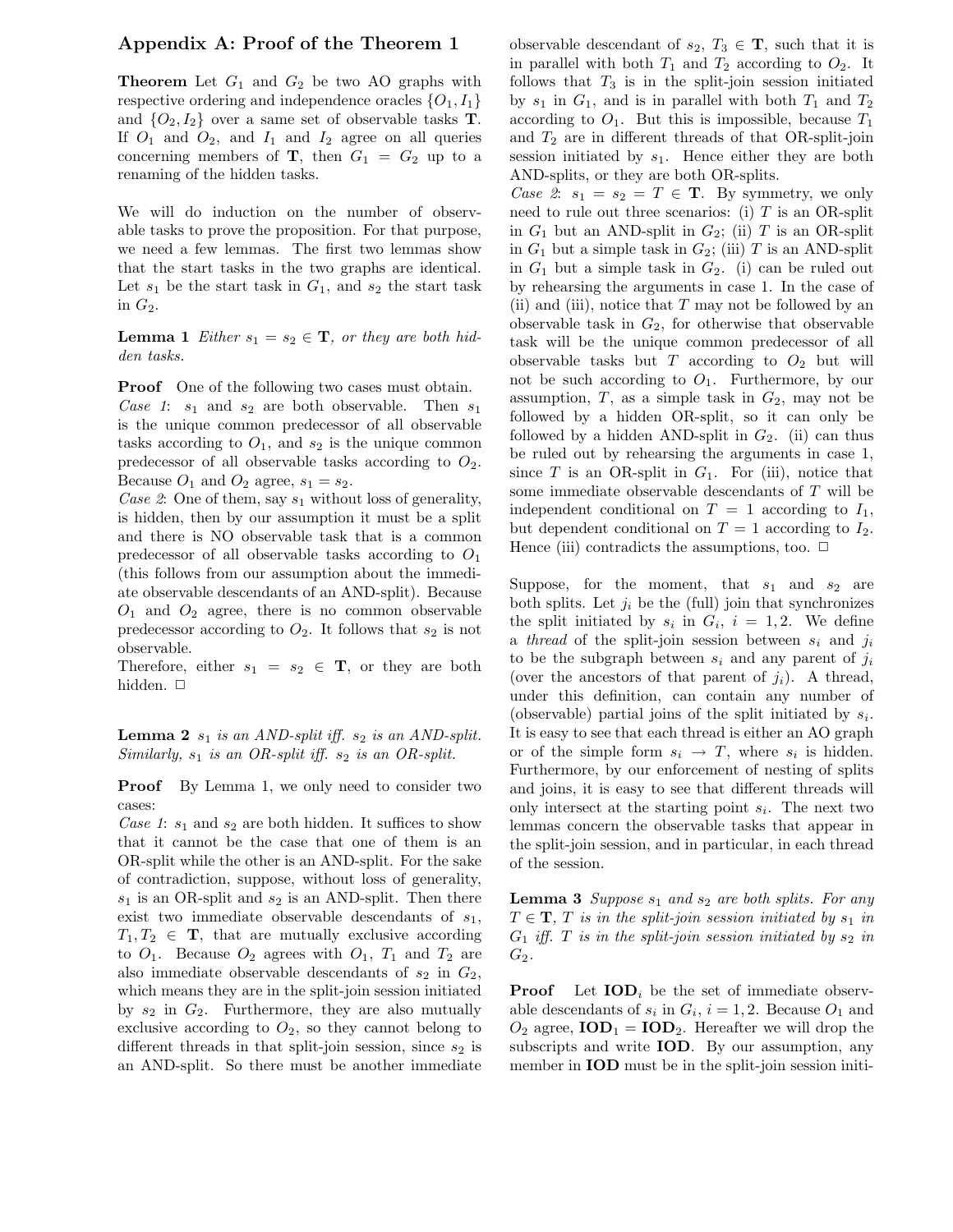ated by  $s_i$ , otherwise there exists some observable task that lies in between. So for any  $T \in \mathbf{T}$ , if  $T \in \mathbf{IOD}$ , then it is in the split-join session in  $G_1$  iff. it is in the split-join session in  $G_2$ . If  $T \notin IOD$ , there are two cases to consider: (i)  $s_1$  and  $s_2$  are both AND-splits. In this case, if T is in the session initiated by  $s_1$  in  $G_1$ but not in the session initiated by  $s_2$  in  $G_2$ , then there exist  $T_1, T_2 \in \text{IOD}$  such that T is independent of  $T_2$ conditional on  $T_1$  according to  $I_1$ , but T is dependent of  $T_2$  conditional on  $T_1$  according to  $I_2$ . (Specifically, let  $T_1$  be an immediate observable descendant of  $s_1$  in the same thread as T is in  $G_1$ , and  $T_2$  be an immediate observable descendant of  $s_1$  in any other thread.) Hence a contradiction. By symmetry, it may not be the case either that  $T$  is in the session initiated by  $s_2$  in  $G_2$  but not in the session initiated by  $s_1$  in  $G_1$ . (ii)  $s_1$  and  $s_2$  are both OR-splits. In this case, if T is in the session initiated by  $s_1$  in  $G_1$  but not in the session initiated by  $s_2$  in  $G_2$ , then T will be mutually exclusive with some member in **IOD** according to  $O_1$ , but will not be mutually exclusive with any member in **IOD** according to  $O_2$ . Hence a contradiction. By symmetry, it may not be the case either that  $T$  is in the session initiated by  $s_2$  in  $G_2$  but not in the session initiated by  $s_1$  in  $G_1$ .  $\Box$ 

**Lemma 4** Suppose  $s_1$  and  $s_2$  are both splits. For any  $T_1, T_2 \in \mathbf{T}$  that are in the split-join session initiated by the start task in both graphs, they are in a same thread of that session in  $G_1$  iff. they are in a same thread of that session in  $G_2$ .

Proof Let IOD be the set of immediate observable descendants of  $s_1$  (and  $s_2$ ) according to  $O_1$  (and  $O_2$ ). By Lemma 2, we only need to consider two cases:

*Case 1*:  $s_1$  and  $s_2$  are both AND-splits. We first show that if  $T_1, T_2 \in \text{IOD}$ , then it is not the case that they are in the same thread in one of the graphs but not in the other graph. Suppose otherwise and, without loss of generality, that  $T_1$  and  $T_2$  are in the same thread in  $G_1$  but not in the same thread in  $G_2$ . It follows that  $O_1(T_1, T_2)$  and  $O_1(T_2, T_1)$  are both true. Because  $O_1$  agrees with  $O_2$ , we also have  $O_2(T_1, T_2)$ and  $O_2(T_2,T_1)$ . Since  $T_1$  and  $T_2$  belong to the same thread initiated by  $s_1$  in  $G_1$  and are both in **IOD**, there must be an OR-split that lies between  $s_1$  and  $T_1, T_2$ , as an AND-split cannot immediately follow another AND-split. This implies that there exists  $T_3 \in \text{IOD}$  that is mutually exclusive with both  $T_1$ and  $T_2$  according to  $O_1$ . However, because  $T_1$  and  $T_2$  belong to different threads initiated by  $s_2$ , an AND-split, in  $G_2$ , it is impossible that a task can be mutually exclusive with both of them according to  $O_2$ . Hence a contradiction. Thus, if  $T_1, T_2 \in \textbf{IOD}$ , then they are in a same thread in  $G_1$  iff. they are in a same thread in  $G_2$ .

Now suppose at least one of them, say  $T_1$  without loss of generality, is not in **IOD**. If  $T_1$  and  $T_2$ belong to different threads in  $G_1$ , then there exists  $T_3 \in \text{IOD}$  such that  $T_1$  and  $T_3$  are in parallel and  $T_1$ is independent of  $T_2$  conditional on  $T_3$  according to  $I_1$ . On the other hand, if  $T_1$  and  $T_2$  belong to the same thread in  $G_2$ , the only way that  $T_3$  could render them independent is that  $T_3$  and  $T_2$  are two children of an OR-split, but in that case they will be mutually exclusive. So  $T_1$  and  $T_2$  must belong to the same thread in  $G_2$ , too. By symmetry, the converse also holds.

Case 2:  $s_1$  and  $s_2$  are both OR-splits. If  $T_1$  and  $T_2$  belong to different threads in  $G_1$ , then they are mutually exclusive according to  $O_1$ , which means they are also mutually exclusive according to  $O_2$ . So, if on the other hand  $T_1$  and  $T_2$  belong to the same thread in  $G_2$ , then there must be an AND-split in between  $s_2$  and the (yet another) OR-split that splits  $T_1$  and  $T_2$  because an OR-split cannot immediately follow another OR-split. This implies that there exists  $T_3$ such that it is not mutually exclusive with either  $T_1$ or  $T_2$  according to  $O_2$ . However, because  $T_1$  and  $T_2$ belong to different threads in  $G_1$ , it is impossible that  $T_3$  is not mutually exclusive with either  $T_1$  or  $T_2$ according to  $O_1$ . Hence a contradiction.  $\Box$ 

Finally, we need a lemma about  $j_i$ 's that complete the split-join sessions initiated by  $s_i$ 's.

**Lemma 5** Suppose  $s_1$  and  $s_2$  are both splits. Let  $j_1$ be the (full) join that synchronize the splits initiated by  $s_1$  in  $G_1$ , and  $j_2$  be the (full) join that synchronize the splits initiated by  $s_2$  in  $G_2$ . Then either  $j_1$  and  $j_2$ are the same observable task or they are both hidden.

#### **Proof** Two cases to consider:

Case 1: Suppose  $j_1$  and  $j_2$  are both observable. So  $j_i$  is the descendant of all observable tasks within the split-join session initiated by  $s_i$  and the ancestor of all other observable tasks,  $i = 1, 2$ . By Lemma 3, the set of observable tasks within the split-join session initiated by  $s_1$  is the same as the set of observable tasks within the split-join session initiated by  $s_2$ . It follows that  $j_1 = j_2$ , otherwise  $O_1$  does not totally agree with  $O_2$ .

Case 2: Suppose one of them, say  $j_1$  without loss of generality, is hidden. In this case, if  $j_2$  is observable, then  $j_2$  must immediately follow  $j_1$  in  $G_1$ , otherwise  $O_1$  and  $O_2$  do not agree. By our assumption,  $j_2$ may not be a simple task. If it is an OR-split, then in  $G_2$  a hidden-OR must immediately follow  $j_2$  (by arguments very similar to those in previous lemmas), which, however, is ruled out by our assumption. If  $j_2$  is an AND-split in  $G_1$ , then some tasks after  $j_2$ will be independent conditional on  $j_2$  according to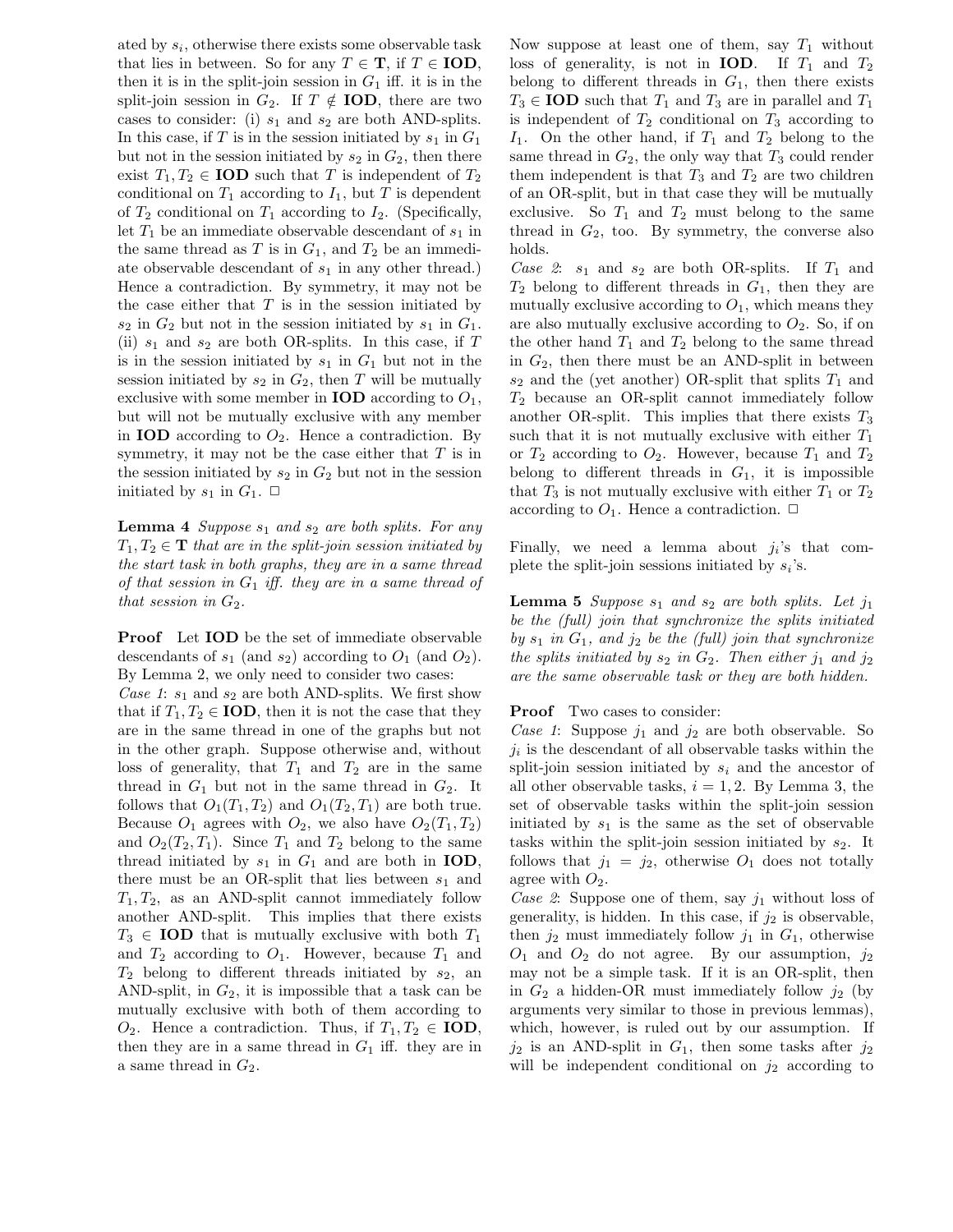$I_1$ , but dependent conditional on  $j_2$  according to  $I_2$ . A contradiction. Therefore,  $j_2$  must be hidden, too.  $\Box$ 

We now prove the main proposition by induction on the number of observable tasks  $n$ . It is easy to see that  $n \geq 2$  by our assumptions.

**Base case:**  $n = 2$ . Let  $T_1$  and  $T_2$  be the two observable tasks. Only four AO graphs are compatible with our assumptions (up to a renaming of latent tasks): (1)  $T_1 \to T_2$ ; (2)  $T_2 \to T_1$ ; (3)  $T_1$  and  $T_2$  are two threads of an AND split-join session with a hidden split (start task) and a hidden join (end task); (4)  $T_1$ and  $T_2$  are two threads of an OR split-join session with a hidden split (start task) and a hidden join (end task). Obviously each graph entails a different ordering relationship between  $T_1$  and  $T_2$ . So, if  $O_1$ and  $O_2$  agree, then  $G_1 = G_2$  up to a renaming of the hidden tasks.

Inductive Step: Suppose the proposition holds for  $n \leq m$ . Let  $n = m + 1 \geq 3$ . There are three cases:

Case 1:  $s_1$  is a simple task in  $G_1$ . By Lemmas 1 and 2,  $s_1 = s_2 = T$  and T is also a simple task in  $G_2$ . It is easy to see that the subgraph of  $G_1$  over  $\mathbf{T}\setminus\{T\}$  and the subgraph of  $G_2$  over  $\mathbf{T}\setminus\{T\}$  are also AO graphs (since  $n \geq 3$ ). By the inductive hypothesis, they are identical up to a renaming of hidden tasks. It follows that  $G_1 = G_2$  up to a renaming of hidden tasks.

Case 2:  $s_1$  is a split, and the split is joined before reaching the end task in  $G_1$ . By Lemmas 1, 2 and 5,  $s_2$  is also a split, and the split is joined before reaching the end task in  $G_2$ . Let  $\mathbf{T}_i$  be the set of observable tasks that belong to the split-join session initiated by  $s_i$  in  $G_i$  (including the initial split and the final join),  $i = 1, 2$ . It follows from Lemmas 1, 2, 3 and 5 that  $T_1 = T_2$ . By the inductive hypothesis, the subgraph of  $G_1$  over  $\mathbf{T}_1$  is the same as the subgraph of  $G_2$  over  $T_2$  up to a renaming, and the subgraph of  $G_1$  over  $\mathbf{T}\setminus\mathbf{T}_1$  is the same as the subgraph of  $G_2$  over  $\mathbf{T}\setminus\mathbf{T}_2$  up to a renaming. (Note that there is a special case where the subgraphs over  $\mathbf{T}\setminus\mathbf{T}_i$  only contain one observable task, and hence the inductive hypothesis is not applicable. But in that case, the two subgraphs are trivially identical.) It follows that  $G_1 = G_2$  up to a renaming of hidden tasks.

Case  $3: s_1$  is a split, and the split is joined at the end task in  $G_1$ . By Lemmas 1, 2 and 5,  $s_2$  is also a split, and the split is joined at the end task in  $G_2$ . By Lemma 3, for each thread of that split-join session in  $G_1$ , there is a thread of the split-join session in  $G_2$  such that the two threads involve the exactly same observable tasks, and vice versa. By the inductive hypothsis, the two threads (subgraphs) are the same up to a renaming of hidden tasks.

(Again, there is a special case where the inductive hypothesis is not applicable. That is, the threads are of the form  $s_i \to T$ , and  $s_i$ 's are hidden. In this case the two subgraphs are trivially identical.) So in total  $G_1 = G_2$  up to a renaming of hidden tasks. Q.E.D

## Appendix B: An algorithmic example

We will now go through an example of how LearnOrderedWorkflow works. Assume for now that the graph  $G$  in Figure 8 corresponds to the true generative model, from which we know the ordering oracle O and the independence oracle I for tasks  $\{1, \ldots, 12\}$ . We will demonstrate how LearnOrderedWorkflow is able to reconstruct  $G$  out of  $O$  and  $I$ .



Figure 8: An example of an AO graph. Nodes without label represent hidden tasks.

Suppose that the directionality graph  $G_O$  is given in Figure 9. Notice that even though elements in  $\{8, 10\}$ are concurrent to elements in  $\{9, 11\}$ , there is a total order among these elements:  $8 \rightarrow 9 \rightarrow 10 \rightarrow 11$ , according to O. 6 and 7 are not connected because by assumption they should happen in either order a frequent number of times. We consider this assumption to be reasonable (at the moment of the split, tasks should be independent, and therefore no fixed time order implied). However, contrary to a naive workflow mining algorithm, we do not require, for instance, that 6 and 11 are recorded in random orders. This type of assumption seems considerably more artificial, because tasks in one chain might take much longer than tasks in another chain, and a specific order may arise naturally.

In the initial step, the set **CurrentBlanket** will contain tasks  $\{1, 2, 3, 4, 5\}$ . The HiddenSplits algorithm will work as follows: a graph M will be created based on O and tasks  $\{1, 2, 3, 4, 5\}$ . M and its complemented are shown in Figure 10. Since M is disconnected, it will be the basis for the recursive call. We are going to insert an hidden OR-split separating {1, 2, 3} and {4, 5} at the return of the recursion, as depicted in Figure 11.

Consider the new call for  $HiddenSplitsStep$  with argument  $S = \{1, 2, 3\}$ . The corresponding graphs M and  $M^C$  are now shown in Figure 12. M is not disconnected, but  $M^C$  is. This will lead to an insertion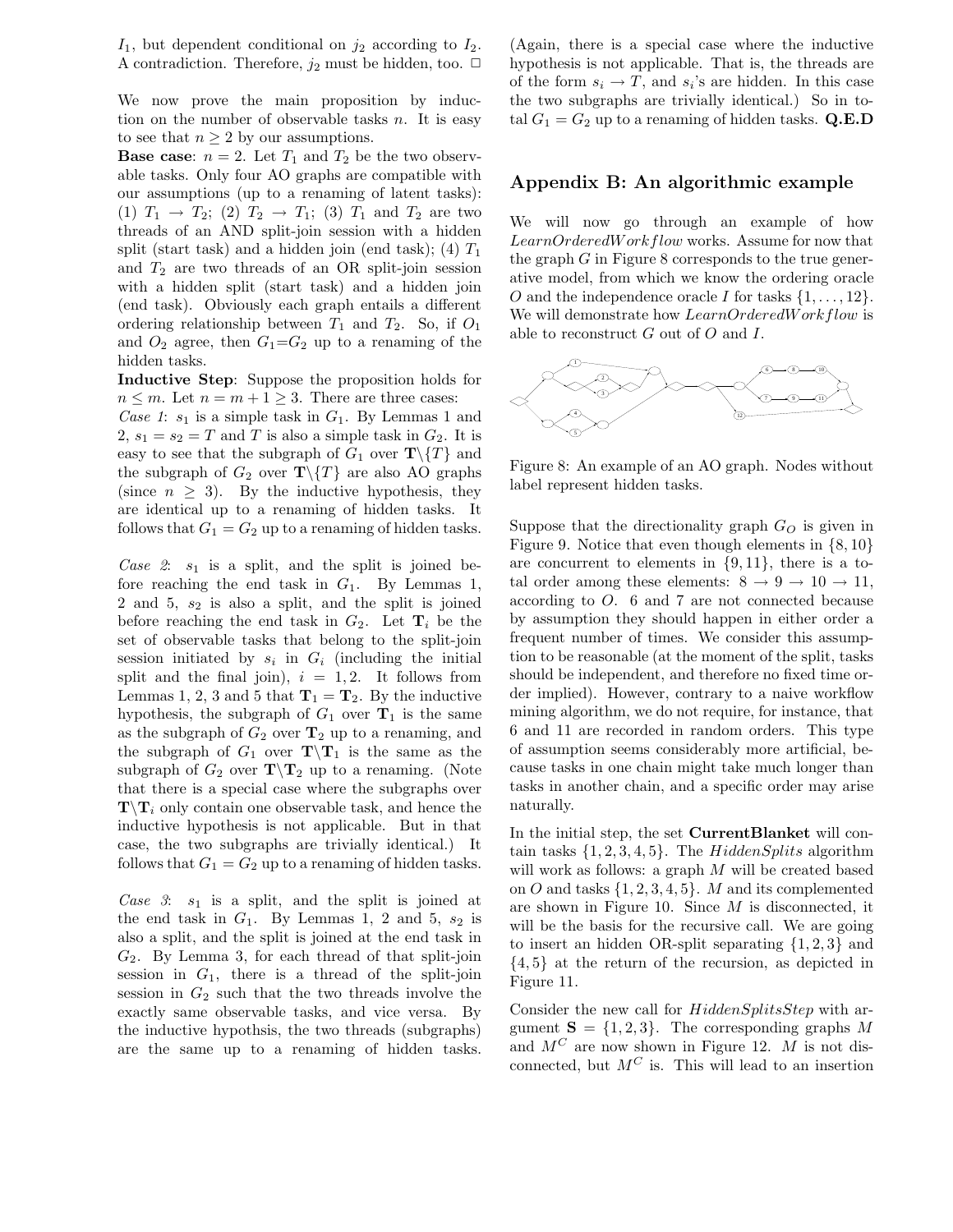

Figure 9: An ordering relationship for the graph in Figure 8. We do not represent explicitly the edges between elements in  $\{1, 2, 3, 4, 5\}$  and  $\{8, 9, 10, 11\}$  in order to avoid cluttering the graph. The indication of extra edges is symbolized by the unconnected edges out of elements in  $\{1, 2, 3, 4, 5\}.$ 



Figure 10: Graphs M and its complement  $M^C$  in HiddenSplits for the first CurrentBlanket set.

of an AND-split separating sets  $\{1\}$  and  $\{2,3\}$  and another recursive call for  $\{2,3\}.$ 

At the end of the first  $HiddenSplits$ , H will be given by the graph show in Figure 13. We now proceed to insert the remaining nodes into H.

From the ordering graph of Figure 9, we will choose as the next blanket the set  $\{6, 7, 12\}$ . Since they are not connected by any edge in Figure 10, we did not need to do any independence test to remove edges between them. When computing the direct dependencies between  $\{1, \ldots, 5\}$  and  $\{6, 7, 12\}$ , since no conditional independence holds between elements in {6, 7, 12} conditioned on positive measurements of any element in  $\{1, 2, 3, 4, 5\}$ , all elements in  $\{1, 2, 3, 4, 5\}$  will be the direct dependencies of each element in  $\{6, 7, 12\}.$ 

We now have to perform the insertion of possible latents between  $\{1, 2, 3, 4, 5\}$  and  $\{6, 7, 12\}$ . There is only one set Siblings in InsertLatents, {6, 7, 12}, and one **AncestralSet**,  $\{1, 2, 3, 4, 5\}$ . When inserting hidden joins for elements in AncestralSet, we will perform an operation analogous to our previous example of HiddenSplits, but with arrows directed in the



Figure 11: The first call of  $HiddenSplitsStep$  will separate set  $\{1, 2, 3, 4, 5\}$  as  $\{1, 2, 3\}$  and  $\{4, 5\}$ .



Figure 12: Graphs M and  $M^C$  corresponding to  $S =$  ${1, 2, 3}$  in HiddenSplitsStep.

opposite way. The modification in shown in Figure 14(a), while Figure 14(b) depicts the modification of the relation between  $\{6, 7, 12\}$ . The last step of our InsertLatents iteration simply connects the childless node of Figure  $14(a)$  to the parentless node of Figure 14(b).

Again, we proceed to add more observable tasks in the next cycle of LearnOrderedWorkflow. The candidates are {8, 9, 10, 11}.

By Figure 9, all elements in {8, 9, 10, 11} are adjacent. However, by conditioning on singletons from  $\{6, 7, 12\}$ we can eliminate edges  $\{8 \rightarrow 9, 9 \rightarrow 10, 8 \rightarrow 11, 10 \rightarrow$ 11}. The parentless nodes in this set are now 8 and 9, instead of 8 only. **CurrentBlanket** is now  $\{6, 7, 12\}$ and **NextBlanket** is  $\{8, 9\}$ .

When determining direct dependencies, we first select  $\{6, 7\}$  as the possible ancestors of  $\{8, 9\}$ . Since 8 and 7 are independent conditioned on 6, and 9 and 6 are independent conditioned on 7, only edges 6 8 and 7 9 are allowed. Analogously, the same will happen to  $8 \rightarrow 10$  and  $9 \rightarrow 11$ . Graph H, after introducing all observable tasks, is shown in Figure 15. After introducing the last hidden joins in the final steps of LearnOrderedWorkflow, we reconstruct exactly the original graph in Figure 8.

# Appendix C: the Clairvoyance model

This is a workflow based on a real-world process. Every year, researchers at Clairvoyance Corporation prepare a set of documents for their annual meeting in Japan at the headquarters of the parent company, JSC. By observing e-mail messages exchanged among researchers and managers concerning four different projects, we designed a theoretical model of the